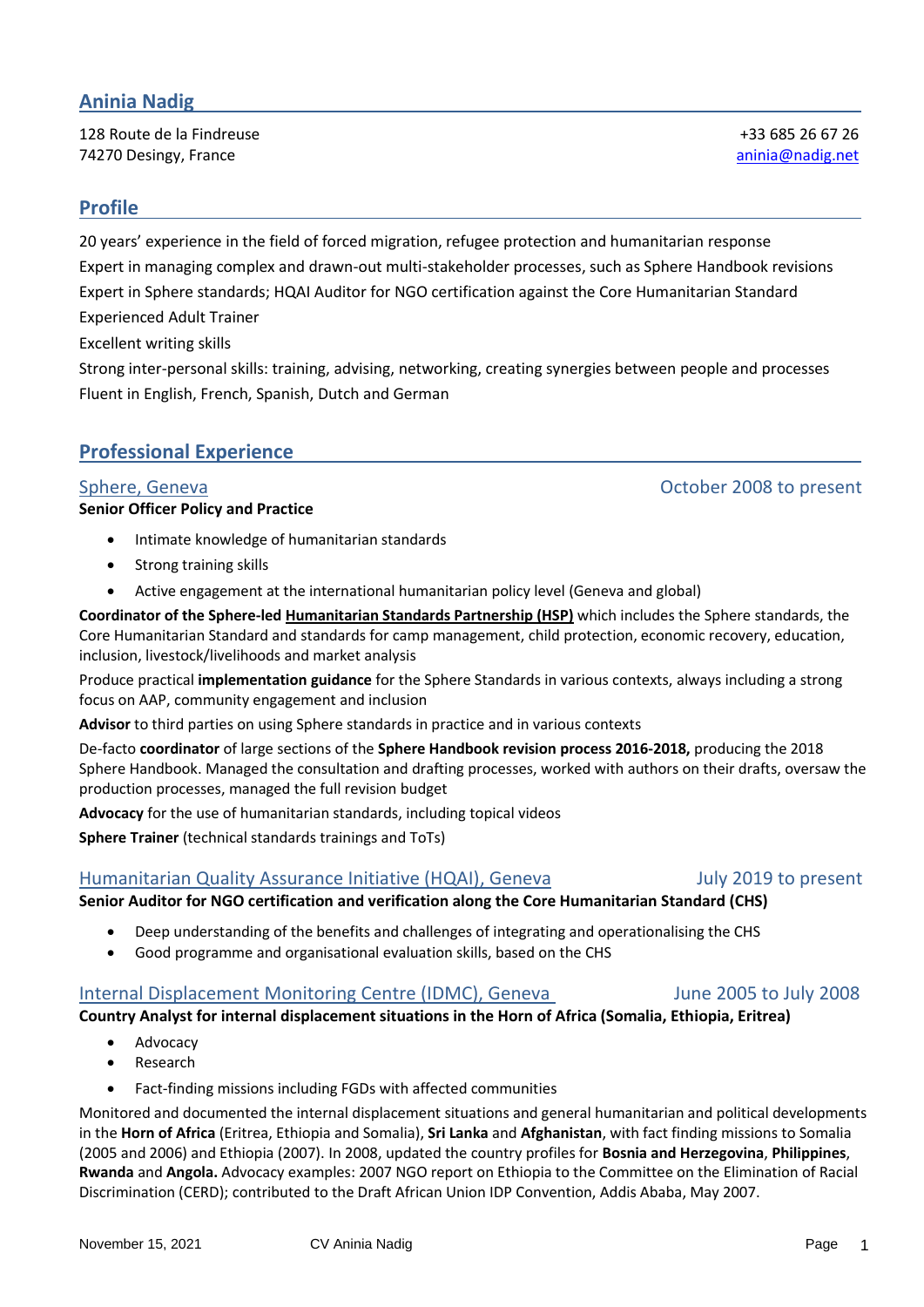Yearly regional overviews; special country reports on Somalia and Ethiopia; regular country updates and briefs; advocacy activities; IDMC focal point for **health** and **nutrition**, including **psycho-social health**.

# Dutch Council for Refugees (DCR), Amsterdam, NL May 2000 to April 2005

- Policy and research
- Coordination skills
- Interpersonal skills

**November 2004 to April 2005: Project leader:** set up the International Project for the DCR, developed focus areas for its international engagement, establishing contacts with relevant international organisations.

### **May 2000 to November 2004: Coordinator** of the Dutch **Working Group on International Refugee Policy.**

Coordination of seven Dutch NGOs regarding a joint position on Dutch and EU asylum policy (focus on regional protection schemes and the "asylum-migration nexus"). Organised seminars, conferences and campaigns on forced migration, with participation of international forced migration experts.

Regular attendance of the UNHCR Standing Committee meetings in Geneva, wrote and presented the Europe NGO statement for the February 2005 Standing Committee; regular contact with relevant Dutch government officials.

1998-1999: Worked in the **Refugee Department of Amnesty International Netherlands.**

## Federal Office for Refugees, Bern, Switzerland Content Content Content Oct 1996 to Dec 1997

- Interview skills
- Trained to conduct interviews with traumatised women

Carried out **Refugee Status Determination** for asylum seekers from Bosnia and Herzegovina, Kosovo and Turkey, including interviews with applicants.

# **Selected Publications**

How Standards Contribute to the Humanitarian Sector, *The Humanitarian Machine,* Routledge, 2021.

The Sphere Project: Taking Stock, *HPN Humanitarian Exchange Magazine* Issue 53, March 2012.

The Future of European Security Concerns and Refugees' Access to Protection, *AWR Bulletin,* December 2004*.*

Forced Migration and Global Processes - Report of the Eighth Conference of the International Association for the Study of Forced Migration, Chiang Mai, Thailand, 5-9 January 2003. *Journal of Refugee Studies* 16/4, December 2003, pp. 361-375.

Human Smuggling and Refugee Protection in the European Union: Myths and Realities, A. Nadig and J. Morrison, in: *The Refugee Convention at 50: A View from Forced Migration Studies.* Van Selm (ed), Kamanga (ed), Morrison (ed), Nadig (ed), Spoljar Vrzina (ed), van Willigen (ed). Rowman and Littlefield, May 2003.

Human Smuggling, National Security, and Refugee Protection, *Journal of Refugee Studies* 15/1, March 2002, pp. 1-25.

The High Level Working Group on Asylum and Migration and its Action Plan for Afghanistan, Conference Report, *Journal of Refugee Studies* 14/4, December 2001, pp. 428-435

# **Trainings**

## **Trainings developed and facilitated**

Sphere ToTs (both in Spanish, as co-facilitator):

- ToT for online Sphere trainings, organised by RedR UK, June 2021
- ToT in Cuba, organised by ACT Alliance, September 2018

Technical Sphere trainings:

- Urban Sphere trainings: developing a training module with the German Red Cross and Save NL (ongoing)
- Sphere training for South-Eastern European Civil Protection Agents (co-facilitator, online) 2020
- Introduction to the Sphere Handbook, 3 days, Dublin, September 2018

French for adults: weekly language course for migrants, Geneva, 2020 – ongoing